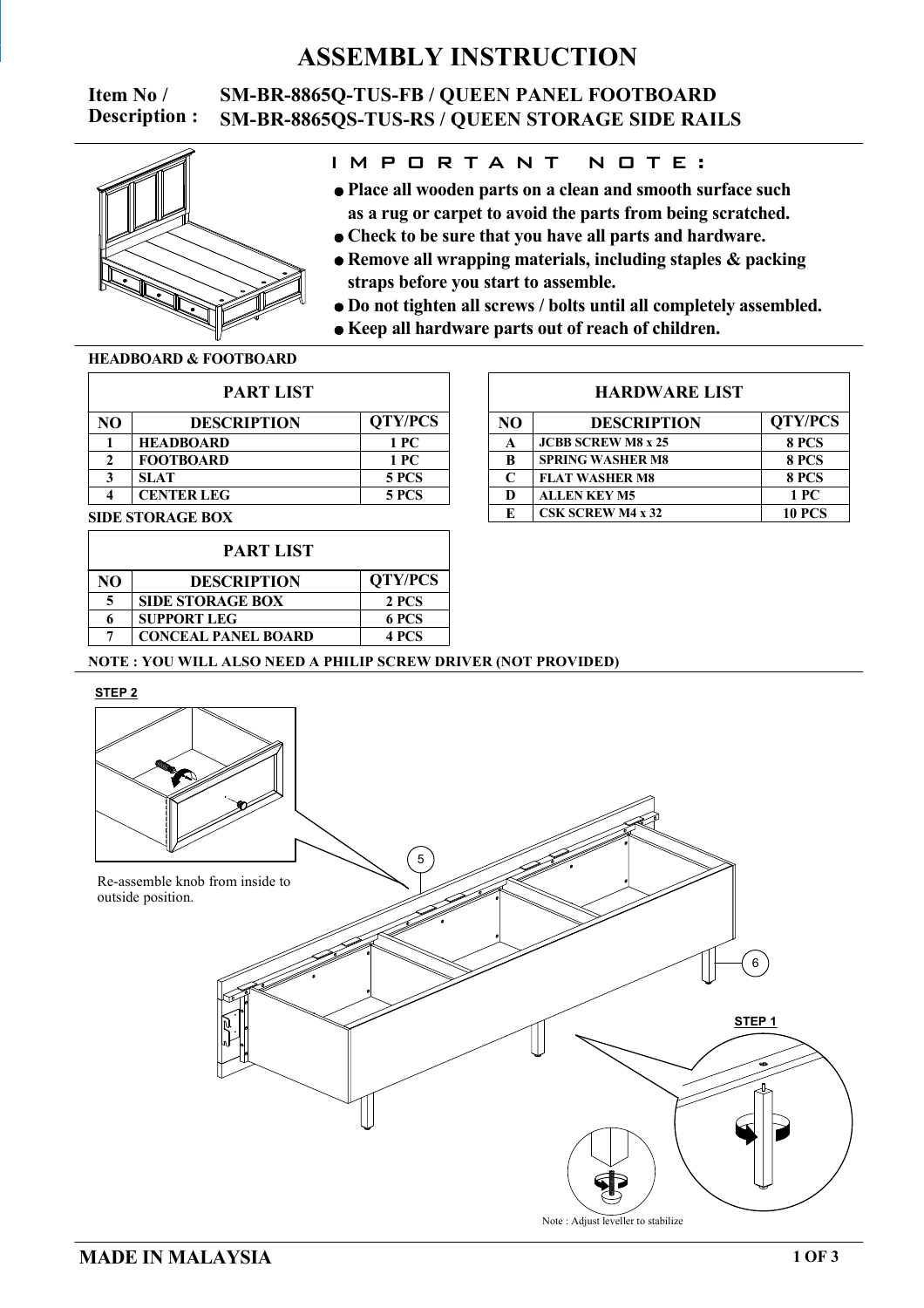# **ASSEMBLY INSTRUCTION**

### **Item No** / **SM-BR-8865Q-TUS-FB** / **QUEEN PANEL FOOTBOARD**<br>**Description :** SM-BR-8865OS-TUS-RS / OUEEN STORAGE SIDE RAIL **Description : SM-BR-8865QS-TUS-RS / QUEEN STORAGE SIDE RAILS**